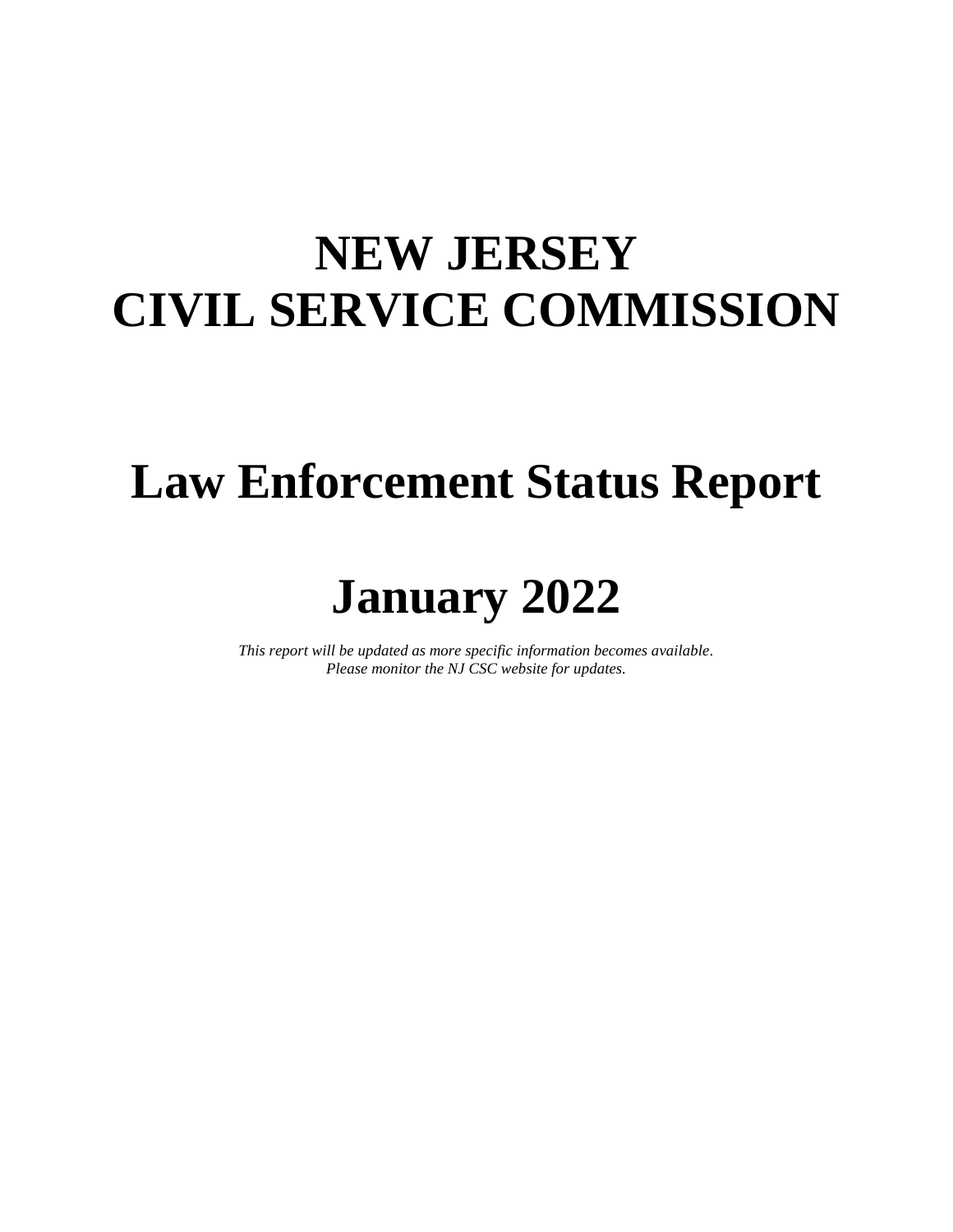# **ENTRY-LEVEL LAW ENFORCEMENT (LEE)**

On January 3, 2022, The New Jersey Civil Service Commission will issue examination announcements for Entry Level Law Enforcement (LEE) titles. The Law Enforcement Examination will assess applicant readiness for entry into law enforcement titles considered to have common knowledge, skills, abilities, and other characteristics.

Previously, applicants filed for one examination announcement, selected the titles in which they had an interest in appointment, and successful applicants were placed in a "pool." The new process for the January 2022 LEE announcements will provide municipalities, counties and State departments with announcements specific to their jurisdiction and title(s) used. Applicants must file a separate application to indicate their interest in the examination for a particular jurisdiction and title. The following LEE titles will be announced:

> **Campus Police Officer Recruit\* Correctional Police Officer (Department of Corrections) \* Correctional Police Officer, Juvenile Justice Commission\* County Correctional Police Officer County Police Officer Municipal Police Officer Park Police Officer Parole Officer Recruit Parole Officer Recruit Juvenile Justice Commission Police Officer Palisades Interstate Park\* Police Officer Recruit Human Services\* Sheriff's Officer State Park Police Officer Trainee\*** \*State Title

Bilingual in Spanish and English and Bilingual in Korean and English positions will be available, by symbol, for some of the titles listed above. To apply for a bilingual position, you must complete an application for the particular bilingual announcement for the title. Candidates for Bilingual positions will be tested at the time of certification for proficiency in either Spanish or Korean.

The examination announcements and applications will be available on the New Jersey Civil Service Commission website [https://nj.gov/csc](https://nj.gov/csc/) from January 3, 2022 through 4pm on February 28 2022. The 2022 LEE Administration Guide will be provided by the CSC to explain the testing process and how the examination will be administered. It will be posted on our website at <https://www.nj.gov/csc/seekers/jobs/orientation/> on or shortly after the day the LEE announcements are posted.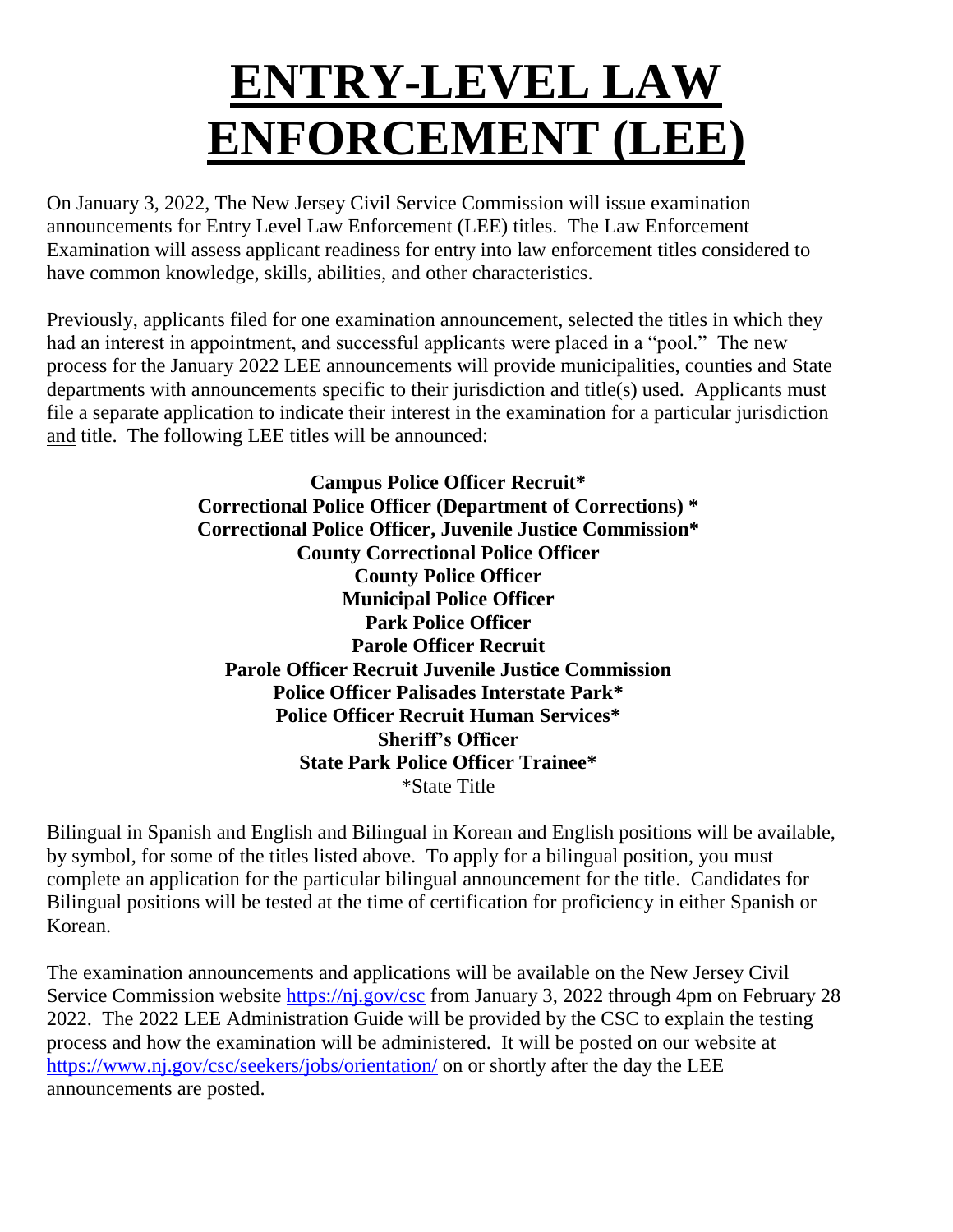# **POLICE SERGEANT**

The current administration for the title of Police Sergeant announced October 1, 2021. The examination is tentatively scheduled for February 2022. Jurisdictions and symbols are as follows:

| <b>JURIDICTION</b>     | <b>SYMBOL</b>               |
|------------------------|-----------------------------|
| Aberdeen               | <b>PM4502C</b>              |
| Andover                | <b>PM4503C</b>              |
| <b>Asbury Park</b>     | <b>PM4504C</b>              |
| <b>Atlantic City</b>   | <b>PM4753C</b>              |
|                        | (Bilingual Spanish/English) |
| <b>Atlantic City</b>   | <b>PM4505C</b>              |
| Bayonne                | <b>PM4506C</b>              |
| <b>Beach Haven</b>     | <b>PM4507C</b>              |
| Beachwood              | <b>PM4508C</b>              |
| Belleville             | <b>PM4509C</b>              |
| Belmar                 | <b>PM4510C</b>              |
| Bergenfield            | <b>PM4511C</b>              |
| Berkeley               | <b>PM4512C</b>              |
| <b>Beverly</b>         | <b>PM4513C</b>              |
| Bloomfield             | <b>PM4514C</b>              |
| <b>Boonton</b>         | <b>PM4515C</b>              |
| <b>Bordentown City</b> | <b>PM4516C</b>              |
| Bordentown Twp.        | <b>PM4517C</b>              |
| <b>Brick</b>           | <b>PM4518C</b>              |
| <b>Bridgeton</b>       | PM4519C                     |
| <b>Brooklawn</b>       | <b>PM4520C</b>              |
| <b>Burlington City</b> | <b>PM4521C</b>              |
| Burlington Twp.        | <b>PM4522C</b>              |
| <b>Butler</b>          | <b>PM4523C</b>              |
| <b>Byram</b>           | <b>PM4524C</b>              |
| <b>Camden County</b>   | <b>PC4525C</b>              |
| Cape May               | <b>PM4526C</b>              |
| Carteret               | <b>PM4528C</b>              |
| Carteret               | <b>PM4527C</b>              |
|                        | (Bilingual Spanish/English) |
| Cinnaminson            | <b>PM4529C</b>              |
| Clark                  | <b>PM4530C</b>              |
| Clementon              | <b>PM4531C</b>              |
| Clifton                | <b>PM4532C</b>              |
| Delanco Twp.           | <b>PM4533C</b>              |
| Delran Twp.            | <b>PM4534C</b>              |
| Deptford Twp.          | <b>PM4535C</b>              |
| Dover                  | <b>PM4536C</b>              |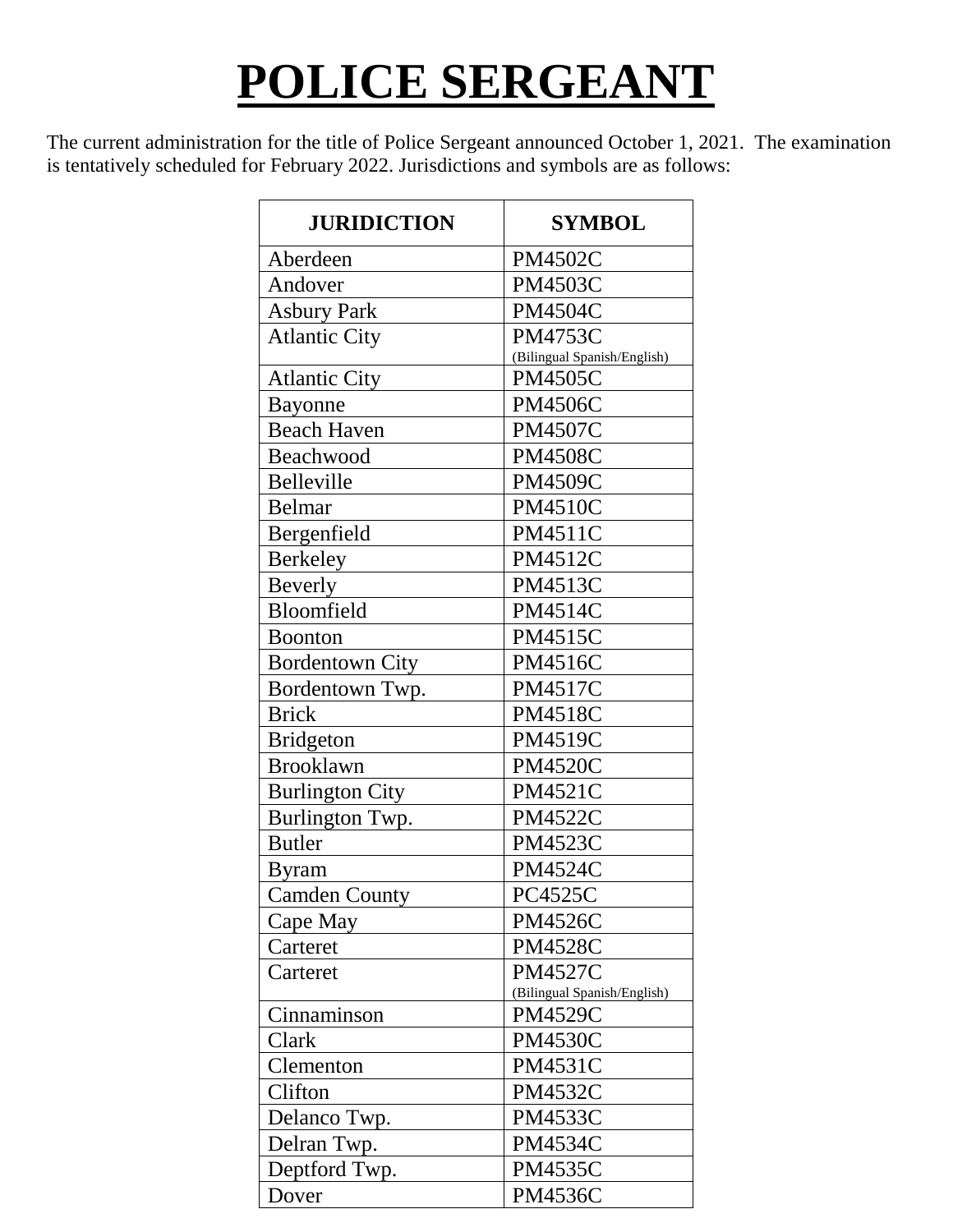| <b>East Orange</b>     | <b>PM4537C</b> |
|------------------------|----------------|
| <b>East Rutherford</b> | <b>PM4538C</b> |
| Edgewater              | <b>PM4539C</b> |
| <b>Edgewater Park</b>  | <b>PM4540C</b> |
| <b>Egg Harbor City</b> | <b>PM4541C</b> |
| Elizabeth              | <b>PM4542C</b> |
| <b>Elmwood Park</b>    | <b>PM4543C</b> |
| Ewing                  | <b>PM4544C</b> |
| Fairlawn               | <b>PM4545C</b> |
| Fairview               | <b>PM4546C</b> |
| Florence Twp.          | <b>PM4547C</b> |
| Fort Lee               | <b>PM4548C</b> |
| Freehold Boro          | <b>PM4549C</b> |
| Freehold Twp.          | <b>PM4550C</b> |
| <b>Gloucester City</b> | <b>PM4552C</b> |
| Gloucester Twp.        | <b>PM4553C</b> |
| Hackensack             | <b>PM4554C</b> |
| Hackettstown           | <b>PM4555C</b> |
| Hamilton               | <b>PM4556C</b> |
| Hammonton              | <b>PM4557C</b> |
| Harrison               | <b>PM4558C</b> |
| Hazlet                 | <b>PM4559C</b> |
| Highlands              | <b>PM4560C</b> |
| Hillside               | <b>PM4561C</b> |
| Hoboken                | <b>PM4562C</b> |
| Holmdel                | <b>PM4563C</b> |
| Hopatcong              | <b>PM4564C</b> |
| Independence           | <b>PM4565C</b> |
| Irvington              | <b>PM4566C</b> |
| <b>Jackson</b>         | <b>PM4567C</b> |
| Jefferson              | <b>PM4568C</b> |
| Jersey City            | <b>PM4569C</b> |
| Keansburg              | <b>PM4570C</b> |
| Kearny                 | <b>PM4571C</b> |
| Keyport                | <b>PM4572C</b> |
| Lacey                  | <b>PM4573C</b> |
| Lakehurst              | <b>PM4574C</b> |
| Lakewood               | <b>PM4575C</b> |
| Lavallette             | <b>PM4576C</b> |
| Lawnside               | <b>PM4577C</b> |
| Lawrence               | <b>PM4578C</b> |
| <b>Lincoln Park</b>    | <b>PM4579C</b> |
| Linden                 | <b>PM4580C</b> |
| Lindenwold             | <b>PM4581C</b> |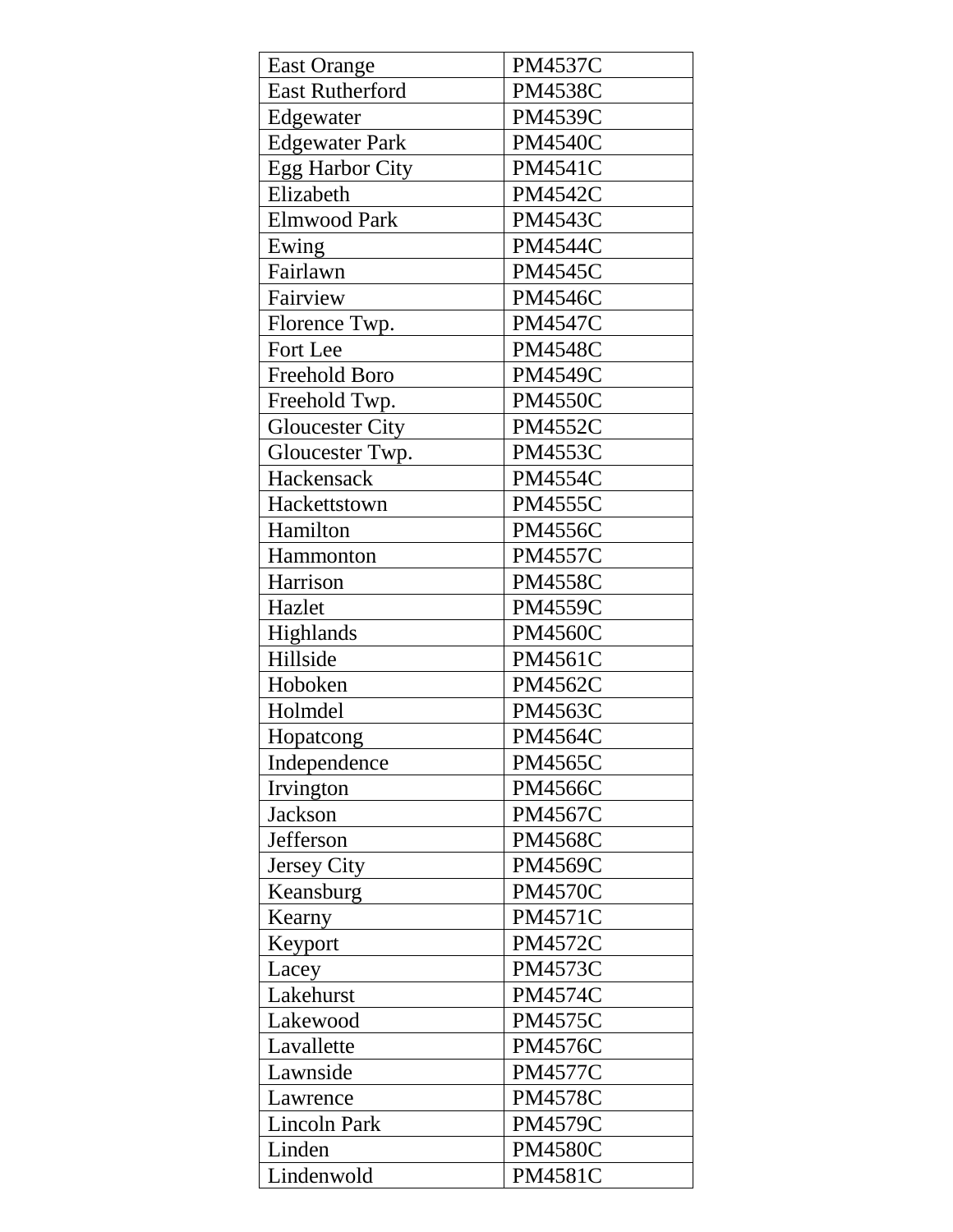| Little Egg Harbor      | <b>PM4582C</b>              |
|------------------------|-----------------------------|
| Lodi                   | <b>PM4583C</b>              |
| Long Beach Twp.        | <b>PM4584C</b>              |
| Long Branch            | <b>PM4585C</b>              |
| Lopatcong              | <b>PM4586C</b>              |
| Lower Twp.             | <b>PM4587C</b>              |
| Magnolia               | <b>PM4588C</b>              |
| Manasquan              | <b>PM4589C</b>              |
| Maple Shade            | <b>PM4590C</b>              |
| Margate                | <b>PM4591C</b>              |
| Marlboro               | <b>PM4592C</b>              |
| Middle Twp.            | <b>PM4593C</b>              |
| Middletown Twp.        | <b>PM4594C</b>              |
| Millburn               | <b>PM4595C</b>              |
| Milltown               | <b>PM4596C</b>              |
| Millville              | <b>PM4597C</b>              |
| Monroe Twp.            | <b>PM4598C</b>              |
| Montville              | <b>PM4599C</b>              |
| Moonachie              | <b>PM4600C</b>              |
| Moorestown             | <b>PM4601C</b>              |
| Morristown             | <b>PM4602C</b>              |
| <b>Mount Holly</b>     | <b>PM4603C</b>              |
| <b>Mount Laurel</b>    | <b>PM4682C</b>              |
| <b>New Brunswick</b>   | <b>PM4604C</b>              |
| <b>Newark</b>          | <b>PM4605C</b>              |
| Newton                 | <b>PM4606C</b>              |
| North Arlington        | <b>PM4607C</b>              |
| <b>North Brunswick</b> | <b>PM4609C</b>              |
| North Wildwood         | <b>PM4610C</b>              |
| Nutley                 | PM4611C                     |
| Oakland                | <b>PM4612C</b>              |
| Ocean City             | PM4613C                     |
| Ogdensburg             | PM4614C                     |
| Orange                 | <b>PM4615C</b>              |
| Park Ridge             | <b>PM4616C</b>              |
| Parsippany Troy Hills  | PM4617C                     |
| Passaic                | PM4618C                     |
| Paterson               | PM4619C                     |
| Pemberton Twp.         | <b>PM4620C</b>              |
| Pennsauken twp.        | PM4621C                     |
| Perth Amboy            | <b>PM4622C</b>              |
| Perth Amboy            | <b>PM4623C</b>              |
|                        | (Bilingual Spanish/English) |
| Phillipsburg           | PM4624C                     |
| Plainfield             | PM4625C                     |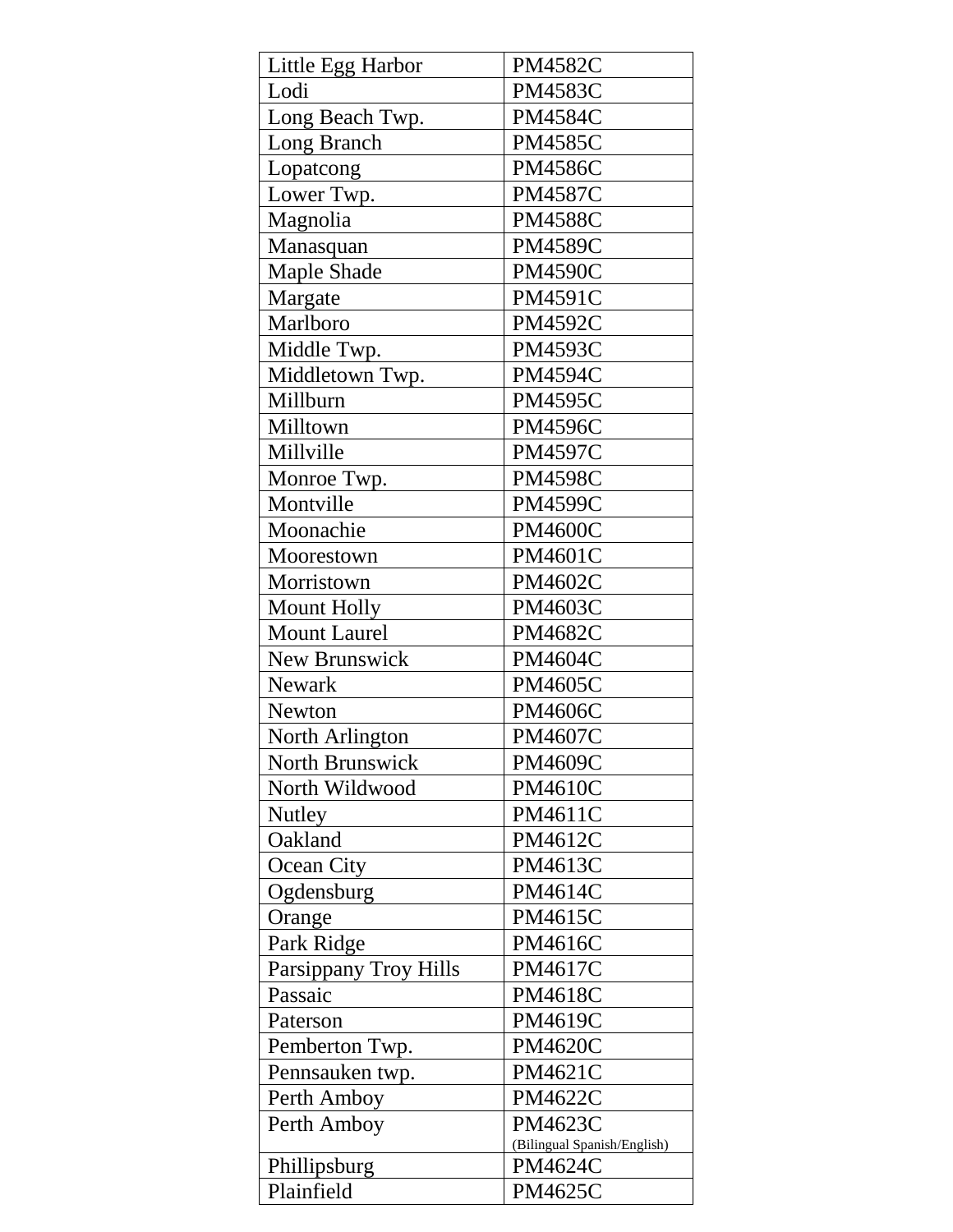| Pleasantville               | <b>PM4626C</b>             |
|-----------------------------|----------------------------|
| Pohatcong                   | <b>PM4627C</b>             |
| <b>Point Pleasant</b>       | <b>PM4628C</b>             |
| <b>Point Pleasant Beach</b> | <b>PM4629C</b>             |
| <b>Pompton Lakes</b>        | <b>PM4630C</b>             |
| Rahway                      | PM4631C                    |
| Ridgewood                   | PM4632C                    |
| Ringwood                    | PM4633C                    |
| Riverside                   | <b>PM4634C</b>             |
| Rockaway                    | <b>PM4635C</b>             |
| Roselle                     | <b>PM4636C</b>             |
| Rutherford                  | <b>PM4638C</b>             |
| Saddle Brook                | <b>PM4639C</b>             |
| <b>Salem City</b>           | <b>PM4640C</b>             |
| Sayreville                  | <b>PM4641C</b>             |
| <b>Scotch Plains</b>        | <b>PM4642C</b>             |
| Sea Isle City               | <b>PM4643C</b>             |
| <b>Seaside Heights</b>      | <b>PM4644C</b>             |
| <b>Seaside Park</b>         | <b>PM4645C</b>             |
| Somerdale                   | <b>PM4646C</b>             |
| <b>Somers Point</b>         | <b>PM4647C</b>             |
| South Amboy                 | <b>PM4648C</b>             |
| <b>South Orange</b>         | <b>PM4649C</b>             |
| South Plainfield            | <b>PM4650C</b>             |
| <b>South Toms River</b>     | <b>PM4651C</b>             |
| <b>South Toms River</b>     | <b>PM4652C</b>             |
|                             | (Bilingual Spanish/English |
| Sparta                      | PM4653C                    |
| Stanhope                    | <b>PM4654C</b>             |
| Teaneck                     | <b>PM4656C</b>             |
| Trenton                     | <b>PM4657C</b>             |
| <b>Union Beach</b>          | <b>PM4658C</b>             |
| <b>Union City</b>           | <b>PM4659C</b>             |
| <b>Union County</b>         | <b>PC4660C</b>             |
| Union Twp.                  | <b>PM4661C</b>             |
| <b>Ventnor City</b>         | <b>PM4662C</b>             |
| Vernon                      | PM4663C                    |
| Verona                      | <b>PM4664C</b>             |
| Vineland                    | <b>PM4665C</b>             |
| Voorhees Twp.               | <b>PM4666C</b>             |
| Waldwick                    | PM4667C                    |
| Wallington                  | <b>PM4668C</b>             |
| Wanaque                     | <b>PM4669C</b>             |
| Weehawken                   | <b>PM4670C</b>             |
| West Milford                | PM4671C                    |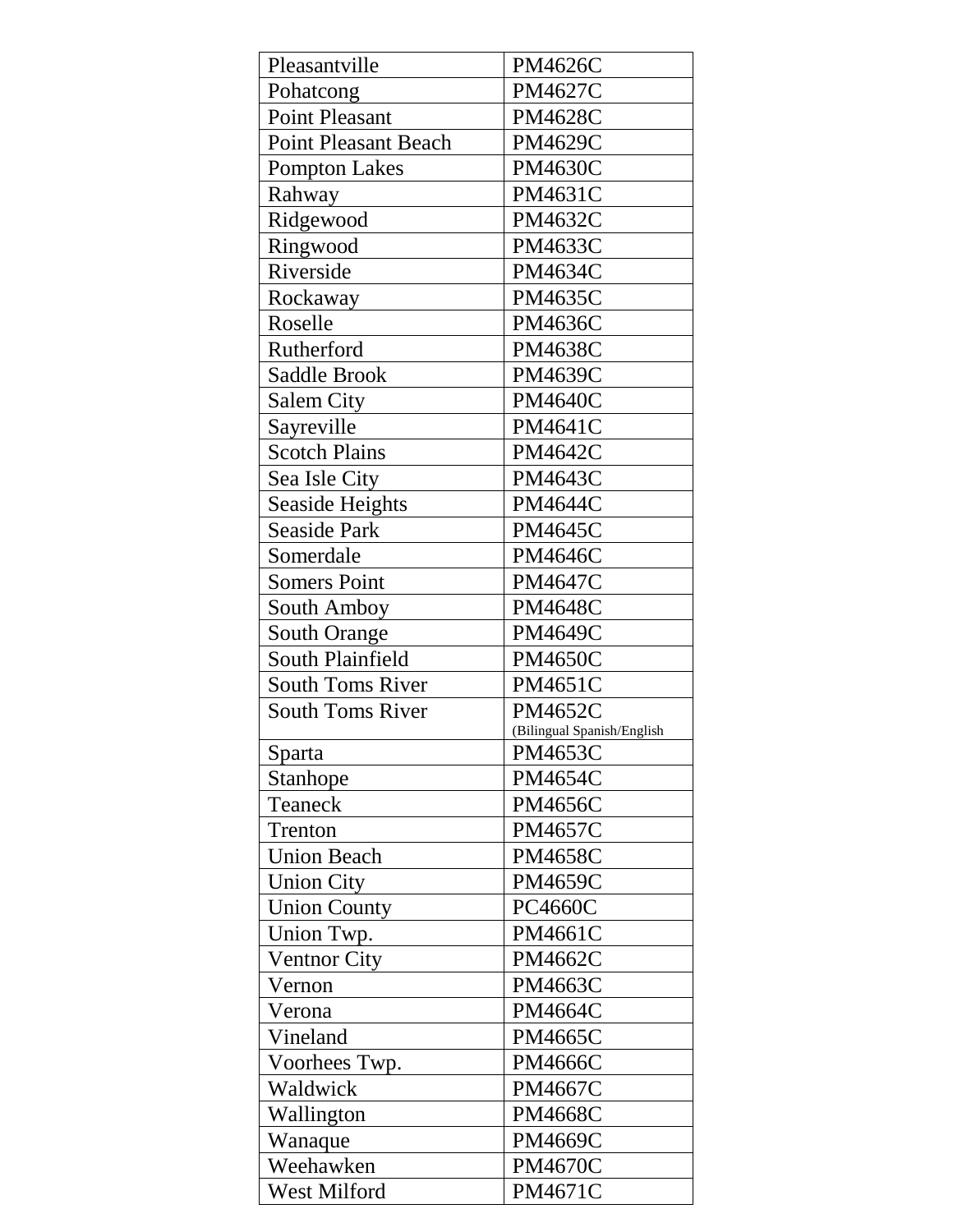| West New York        | <b>PM4672C</b> |
|----------------------|----------------|
| <b>West Orange</b>   | PM4673C        |
| Wildwood             | <b>PM4674C</b> |
| Wildwood Crest       | <b>PM4675C</b> |
| Willingboro Twp.     | <b>PM4676C</b> |
| Winslow Twp.         | <b>PM4677C</b> |
| Woodbridge           | <b>PM4678C</b> |
| <b>Woodland Park</b> | <b>PM4679C</b> |

# **POLICE LIEUTENANT**

The current administration for the title of Police Lieutenant announced July 1, 2021. Titles with an asterisk (\*) were announced on August 1, 2021. The examination was successfully administered on October 23, 2021. Examination results will be issued upon the resolution of appeals. Jurisdictions and symbols are as follows:

| <b>JURISDICTION</b>    | <b>SYMBOL</b>  |
|------------------------|----------------|
| Andover                | <b>PM4075C</b> |
| <b>Asbury Park</b>     | <b>PM4076C</b> |
| <b>Atlantic City</b>   | PM4450C*       |
| <b>Bayonne</b>         | <b>PM4077C</b> |
| <b>Beach Haven</b>     | <b>PM4078C</b> |
| Beachwood              | <b>PM4079C</b> |
| <b>Belleville</b>      | <b>PM4080C</b> |
| Bergenfield            | <b>PM4081C</b> |
| <b>Berkeley</b>        | <b>PM4082C</b> |
| Bloomfield             | <b>PM4083C</b> |
| <b>Boonton</b>         | <b>PM4084C</b> |
| Bordentown Twp.        | <b>PM4085C</b> |
| <b>Bridgeton</b>       | <b>PM4086C</b> |
| <b>Butler</b>          | <b>PM4087C</b> |
| <b>Camden County</b>   | PC3407C        |
| Cape May               | <b>PM4088C</b> |
| Cinnaminson            | <b>PM4089C</b> |
| Clark                  | <b>PM4090C</b> |
| Clementon              | <b>PM4091C</b> |
| Clifton                | <b>PM4092C</b> |
| Delanco Twp.           | <b>PM4093C</b> |
| Deptford Twp.          | <b>PM4094C</b> |
| Dover                  | <b>PM4095C</b> |
| <b>East Rutherford</b> | <b>PM4096C</b> |
| Edgewater              | <b>PM4097C</b> |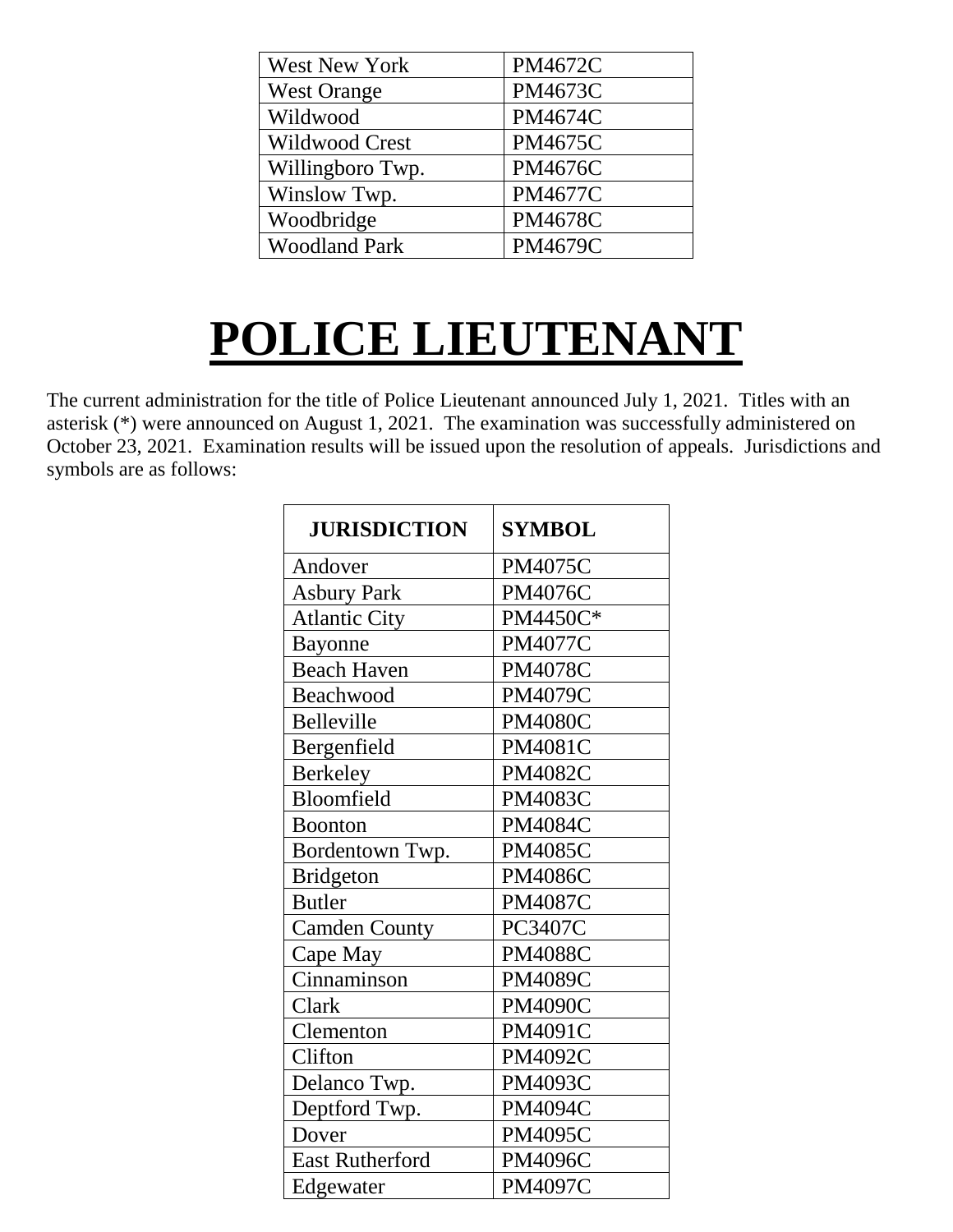| <b>PM4098C</b> |
|----------------|
| <b>PM4099C</b> |
| <b>PM4100C</b> |
| <b>PM4101C</b> |
| <b>PM4103C</b> |
| PM4104C        |
| <b>PM4106C</b> |
| <b>PM4107C</b> |
| <b>PM4108C</b> |
| PM4109C        |
| <b>PM4110C</b> |
| <b>PM4289C</b> |
| PM4112C        |
| PM4113C        |
| PM4114C        |
| <b>PM4115C</b> |
| <b>PM4116C</b> |
| <b>PM4117C</b> |
| <b>PM4118C</b> |
| PM4119C        |
| <b>PM4120C</b> |
| <b>PM4121C</b> |
| <b>PM4122C</b> |
| <b>PM4123C</b> |
| <b>PM4125C</b> |
| <b>PM4126C</b> |
| <b>PM4127C</b> |
| PM4128C        |
| <b>PM4129C</b> |
| <b>PM4130C</b> |
| PM4131C        |
| PM4132C        |
| <b>PM4133C</b> |
| <b>PM4134C</b> |
| <b>PM4135C</b> |
| <b>PM4136C</b> |
| <b>PM4137C</b> |
| <b>PM4138C</b> |
| <b>PM4139C</b> |
| <b>PM4140C</b> |
| <b>PM4141C</b> |
| <b>PM4142C</b> |
| PM4143C        |
|                |
|                |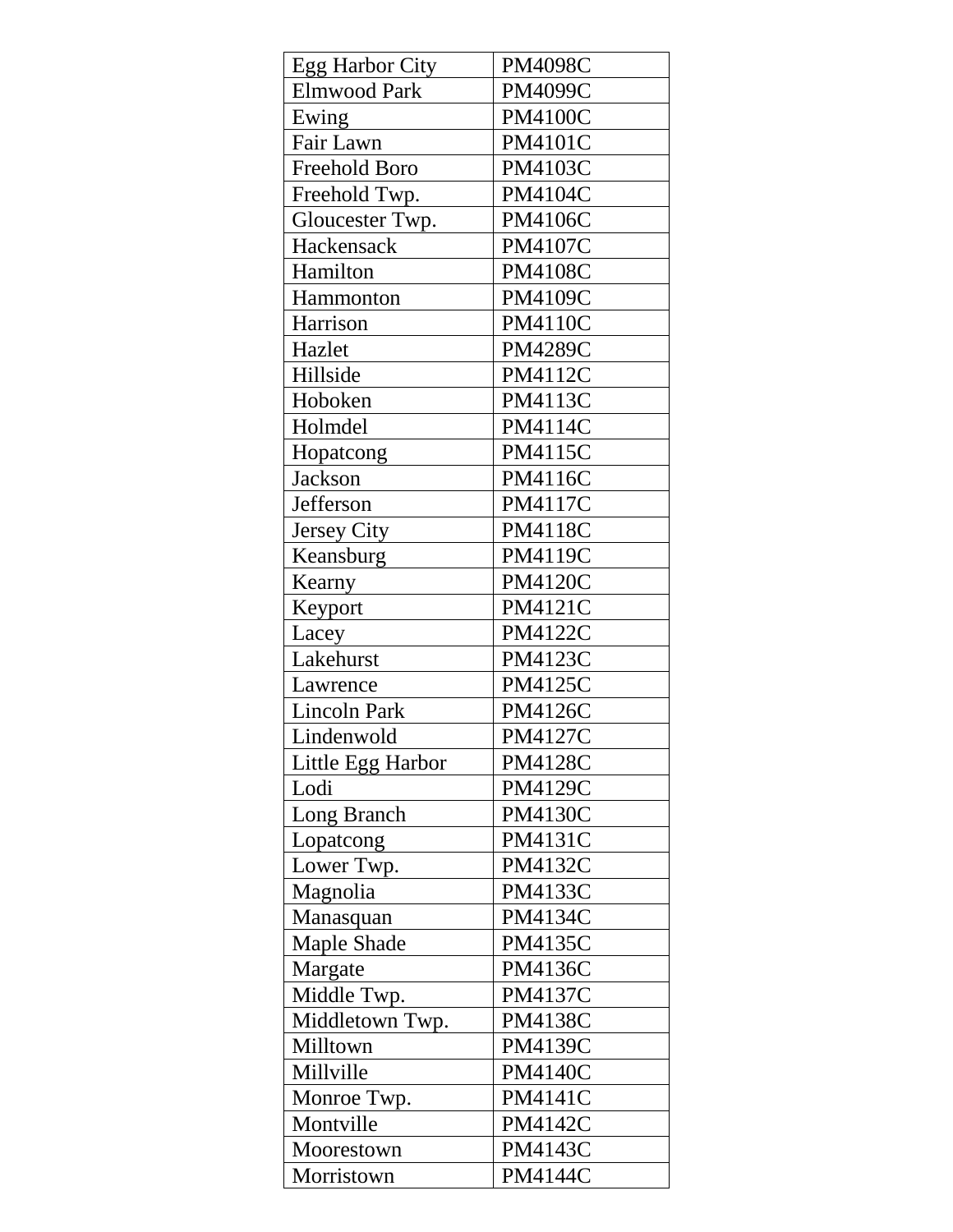| <b>Mount Holly</b>          | <b>PM4145C</b> |
|-----------------------------|----------------|
| <b>Mount Laurel</b>         | <b>PM4146C</b> |
| <b>New Brunswick</b>        | <b>PM4147C</b> |
| <b>Newark</b>               | <b>PM4148C</b> |
| <b>Newton</b>               | PM4149C        |
| North Arlington             | <b>PM4150C</b> |
| North Bergen                | <b>PM4151C</b> |
| Oakland                     | <b>PM4152C</b> |
| Orange                      | <b>PM4153C</b> |
| Parsippany Troy Hills       | <b>PM4154C</b> |
| Passaic                     | <b>PM4155C</b> |
| Pemberton Twp.              | <b>PM4291C</b> |
| Pennsauken Twp.             | <b>PM4156C</b> |
| Perth Amboy                 | <b>PM4157C</b> |
| Phillipsburg                | <b>PM4158C</b> |
| Plainfield                  | <b>PM4159C</b> |
| Pleasantville               | <b>PM4160C</b> |
| Pohatcong                   | <b>PM4161C</b> |
| <b>Point Pleasant</b>       | PM4162C        |
| <b>Point Pleasant Beach</b> | <b>PM4163C</b> |
| <b>Pompton Lakes</b>        | <b>PM4164C</b> |
| Rahway                      | PM4448C*       |
| Ridgewood                   | PM4165C        |
| Ringwood                    | <b>PM4166C</b> |
| Riverside                   | <b>PM4167C</b> |
| Rockaway                    | <b>PM4168C</b> |
| Roselle                     | PM4447C*       |
| Runnemede                   | PM4169C        |
| Rutherford                  | <b>PM4170C</b> |
| Saddle Brook                | <b>PM4171C</b> |
| <b>Salem City</b>           | <b>PM4172C</b> |
| Sayreville                  | PM4173C        |
| <b>Scotch Plains</b>        | <b>PM4174C</b> |
| Sea Isle City               | <b>PM4175C</b> |
| <b>Seaside Heights</b>      | <b>PM4176C</b> |
| South Amboy                 | <b>PM4177C</b> |
| <b>South Orange</b>         | <b>PM4178C</b> |
| <b>South Toms River</b>     | PM4179C        |
| Stratford                   | <b>PM4180C</b> |
| Teaneck                     | <b>PM4181C</b> |
| Trenton                     | <b>PM4182C</b> |
| <b>Union City</b>           | <b>PM4183C</b> |
| Union Twp.                  | <b>PM4184C</b> |
| Ventnor City                | <b>PM4185C</b> |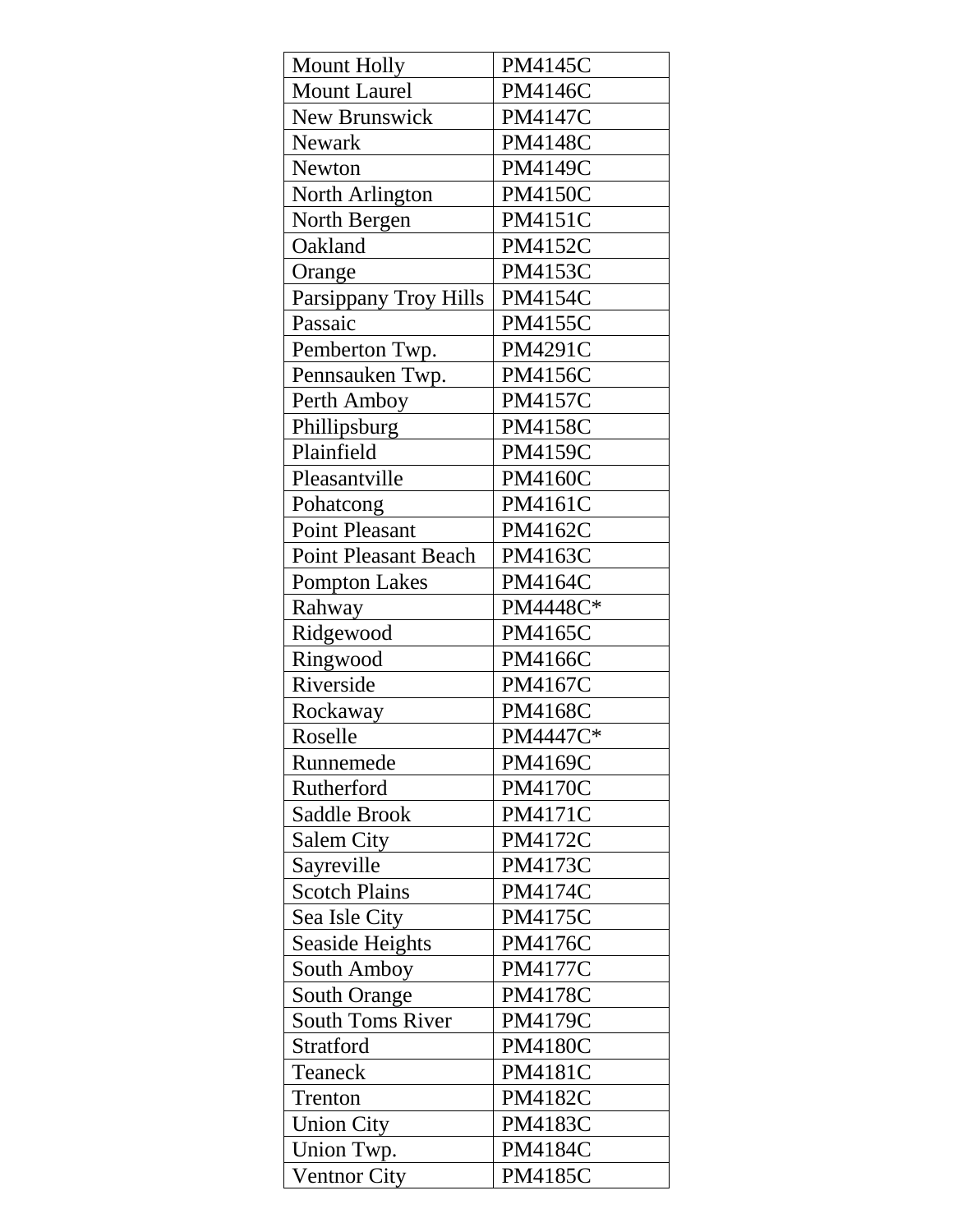| Vineland              | <b>PM4186C</b> |
|-----------------------|----------------|
| Wallington            | <b>PM4188C</b> |
| Weehawken             | <b>PM4189C</b> |
| <b>West Milford</b>   | <b>PM4190C</b> |
| <b>West Orange</b>    | <b>PM4191C</b> |
| Wildwood              | <b>PM4192C</b> |
| <b>Wildwood Crest</b> | PM4193C        |
| Willingboro Twp.      | PM4194C        |
| Winslow Twp.          | <b>PM4195C</b> |
| Woodbridge            | <b>PM4196C</b> |
| <b>Woodland Park</b>  | <b>PM4197C</b> |
| Woodlynne             | <b>PM4198C</b> |

#### **POLICE CAPTAIN**

The current administration for the title of Police Captain announced July 1, 2021. Symbols with an asterisk (\*) were announced on August 1, 2021. The examination was successfully administered on October 23, 2021. Examination results will be issued upon the resolution of appeals. Jurisdictions and symbols are as follows:

| <b>JURISDICTION</b>    | <b>SYMBOL</b>  |
|------------------------|----------------|
| <b>Asbury Park</b>     | <b>PM3409C</b> |
| <b>Atlantic City</b>   | PM4445C*       |
| Bayonne                | <b>PM3410C</b> |
| <b>Beach Haven</b>     | <b>PM3411C</b> |
| <b>Berkeley</b>        | <b>PM3414C</b> |
| Bloomfield             | <b>PM3415C</b> |
| Bordentown Twp.        | <b>PM3417C</b> |
| <b>Burlington City</b> | <b>PM3419C</b> |
| <b>Butler</b>          | <b>PM3420C</b> |
| <b>Camden County</b>   | PC3404C        |
| Clark                  | <b>PM4290C</b> |
| Clifton                | <b>PM3422C</b> |
| Deptford Twp.          | <b>PM3423C</b> |
| Dover                  | <b>PM3424C</b> |
| <b>East Rutherford</b> | <b>PM3425C</b> |
| Edgewater              | <b>PM3426C</b> |
| <b>Egg Harbor City</b> | <b>PM3427C</b> |
| <b>Elmwood Park</b>    | <b>PM3428C</b> |
| Ewing                  | <b>PM3429C</b> |
| Fair Lawn              | <b>PM3430C</b> |
| Fairview               | <b>PM3431C</b> |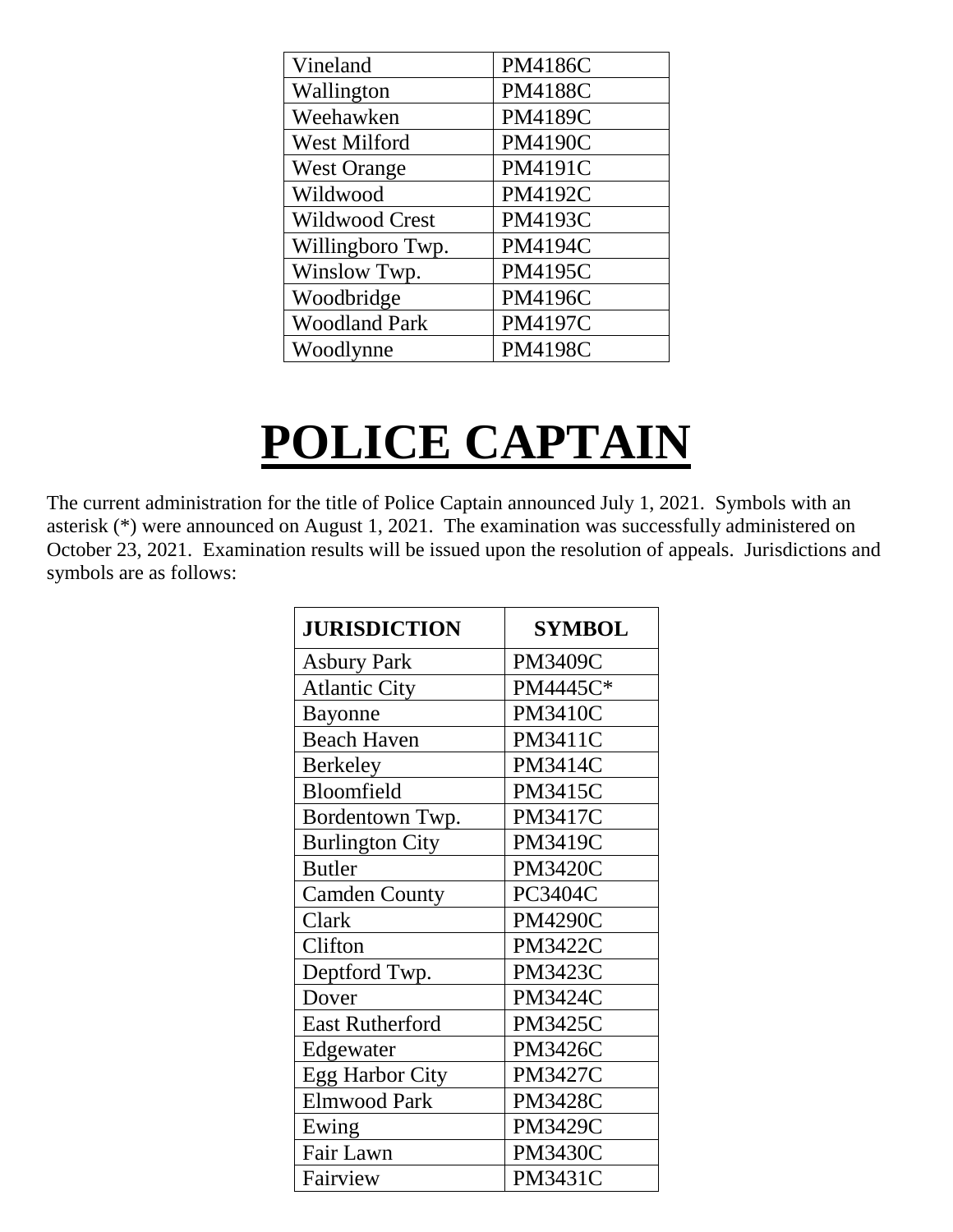| Freehold Boro          | <b>PM3433C</b> |
|------------------------|----------------|
| Freehold Twp.          | <b>PM3434C</b> |
| <b>Gloucester City</b> | <b>PM3435C</b> |
| Gloucester Twp.        | <b>PM3436C</b> |
| Hackensack             | <b>PM3437C</b> |
| Hamilton               | <b>PM3438C</b> |
| Hammonton              | <b>PM3439C</b> |
| Hillside               | <b>PM3441C</b> |
| Holmdel                | <b>PM3442C</b> |
| Hopatcong              | <b>PM3443C</b> |
| Irvington              | <b>PM3444C</b> |
| Jackson                | <b>PM3445C</b> |
| Jersey City            | <b>PM3447C</b> |
| Keansburg              | <b>PM3448C</b> |
| Kearny                 | <b>PM3449C</b> |
| Lakewood               | <b>PM3452C</b> |
| Lawrence               | <b>PM3454C</b> |
| Linden                 | <b>PM3456C</b> |
| Lindenwold             | <b>PM3457C</b> |
| Little Egg Harbor      | <b>PM3458C</b> |
| Lodi                   | <b>PM3459C</b> |
| Lower Twp.             | <b>PM3461C</b> |
| Manasquan              | <b>PM3462C</b> |
| Marlboro               | <b>PM3464C</b> |
| Millburn               | <b>PM3466C</b> |
| Millville              | <b>PM3467C</b> |
| Montville              | <b>PM3469C</b> |
| Morristown             | <b>PM3470C</b> |
| New Brunswick          | <b>PM3472C</b> |
| <b>Newark</b>          | <b>PM3473C</b> |
| North Arlington        | <b>PM3474C</b> |
| <b>North Brunswick</b> | <b>PM3476C</b> |
| North Wildwood         | <b>PM3477C</b> |
| Oakland                | <b>PM3478C</b> |
| Passaic                | <b>PM3479C</b> |
| Pennsauken Twp.        | <b>PM3480C</b> |
| Phillipsburg           | <b>PM3481C</b> |
| Pleasantville          | <b>PM3482C</b> |
| <b>Point Pleasant</b>  | <b>PM3483C</b> |
| <b>Pompton Lakes</b>   | <b>PM3485C</b> |
| Rahway                 | PM4446C*       |
| Ridgewood              | <b>PM3486C</b> |
| Ringwood               | <b>PM3487C</b> |
| Roselle                | <b>PM3489C</b> |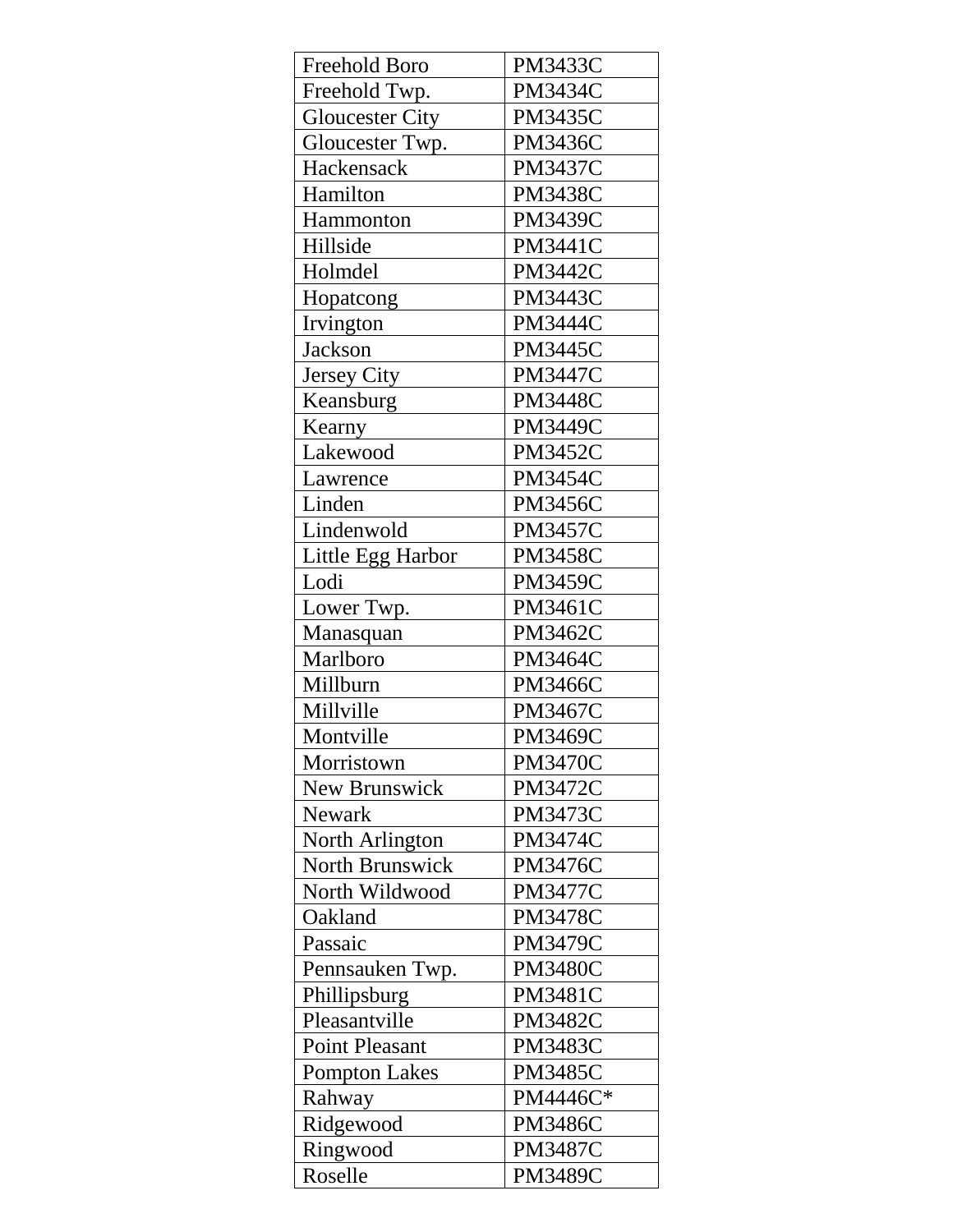| Runnemede               | <b>PM3490C</b> |
|-------------------------|----------------|
| Rutherford              | <b>PM3491C</b> |
| <b>Saddle Brook</b>     | <b>PM3492C</b> |
| <b>South Orange</b>     | <b>PM3497C</b> |
| <b>South Plainfield</b> | <b>PM3498C</b> |
| Teaneck                 | <b>PM4056C</b> |
| Trenton                 | <b>PM4057C</b> |
| <b>Union Beach</b>      | <b>PM4058C</b> |
| <b>Union City</b>       | <b>PM4059C</b> |
| <b>Union County</b>     | <b>PC3405C</b> |
| Union Twp.              | <b>PM4060C</b> |
| <b>Ventnor City</b>     | PM4061C        |
| Verona                  | <b>PM4063C</b> |
| Vineland                | <b>PM4064C</b> |
| Wallington              | <b>PM4066C</b> |
| Wanaque                 | <b>PM4067C</b> |
| Weehawken               | <b>PM4068C</b> |
| <b>West Orange</b>      | <b>PM4069C</b> |
| Wildwood                | <b>PM4070C</b> |
| Willingboro Twp.        | <b>PM4072C</b> |
| Winslow Twp.            | <b>PM4073C</b> |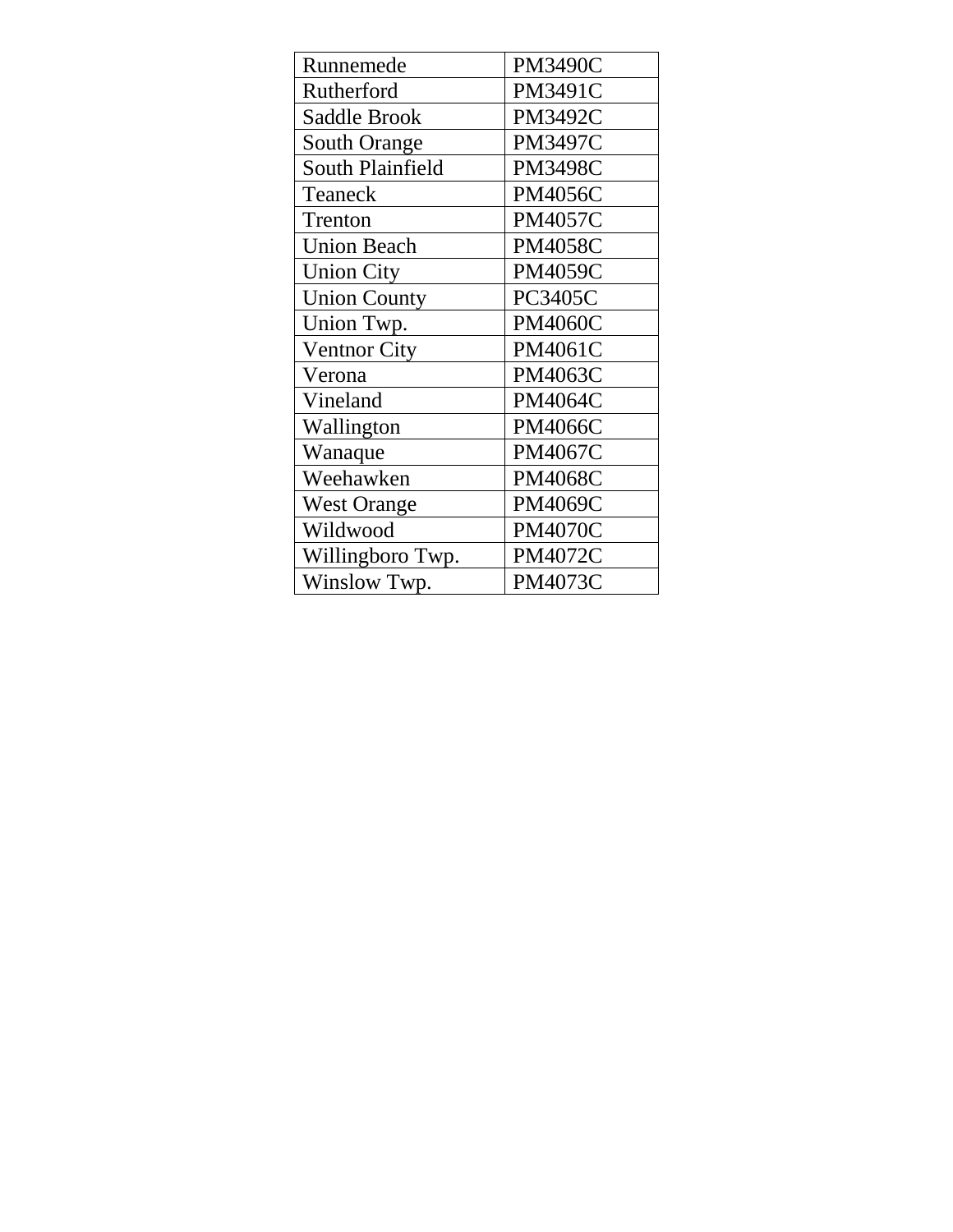# **POLICE INSPECTOR**

There are no current announcements/examinations for this title.

# **DEPUTY POLICE CHIEF**

#### **DECEMBER 2021 ADMINISTRATION**

The current administration for the title of Deputy Police Chief announced August 1, 2021. The examination was successfully administered on December 15, 2021. Jurisdictions and symbols are as follows:

| <b>JURISDICTION</b> | <b>SYMBOL</b>  |
|---------------------|----------------|
| <b>Bayonne</b>      | <b>PM4496C</b> |
| Carteret            | <b>PM4293C</b> |
| Elizabeth           | <b>PM4459C</b> |
| Monroe Twp.         | <b>PM4294C</b> |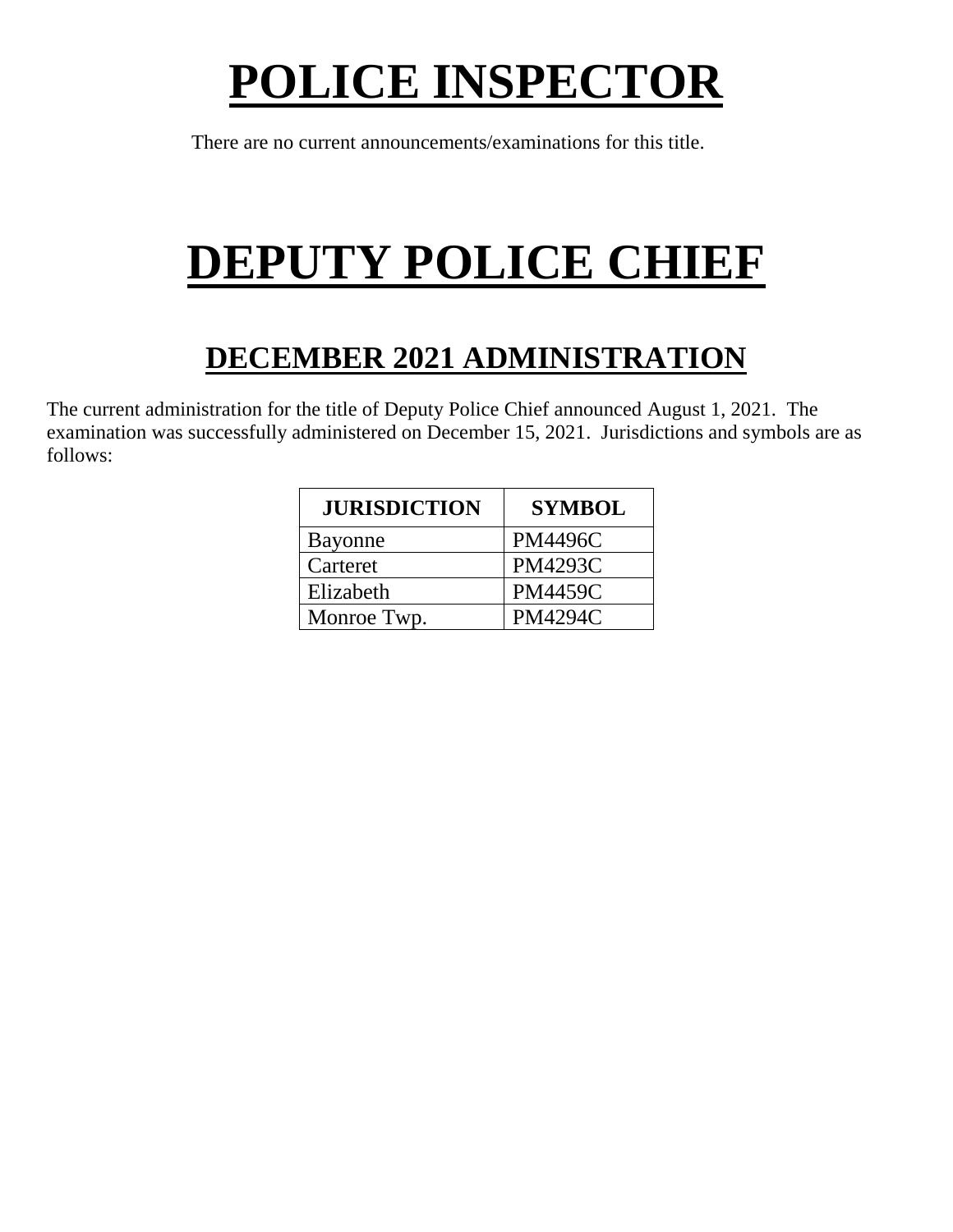# **POLICE CHIEF**

#### **DECEMBER 2021 ADMINISTRATION**

The current administration for the title of Police Chief announced August 1, 2021. The examination was successfully administered on December 15, 2021. Jurisdictions and symbols are as follows:

| <b>JURISDICTION</b>    | <b>SYMBOL</b>  |
|------------------------|----------------|
| Clementon              | <b>PM4297C</b> |
| Delanco Twp.           | <b>PM4298C</b> |
| <b>Egg Harbor City</b> | <b>PM4454C</b> |
| Hoboken                | <b>PM4439C</b> |
| Hopatcong              | <b>PM4440C</b> |
| Independence           | <b>PM4452C</b> |
| Lavallette             | <b>PM4304C</b> |
| Monroe Twp.            | <b>PM4305C</b> |
| Parsippany Troy Hills  | <b>PM4460C</b> |
| <b>Salem City</b>      | <b>PM4457C</b> |
| South Orange           | <b>PM4453C</b> |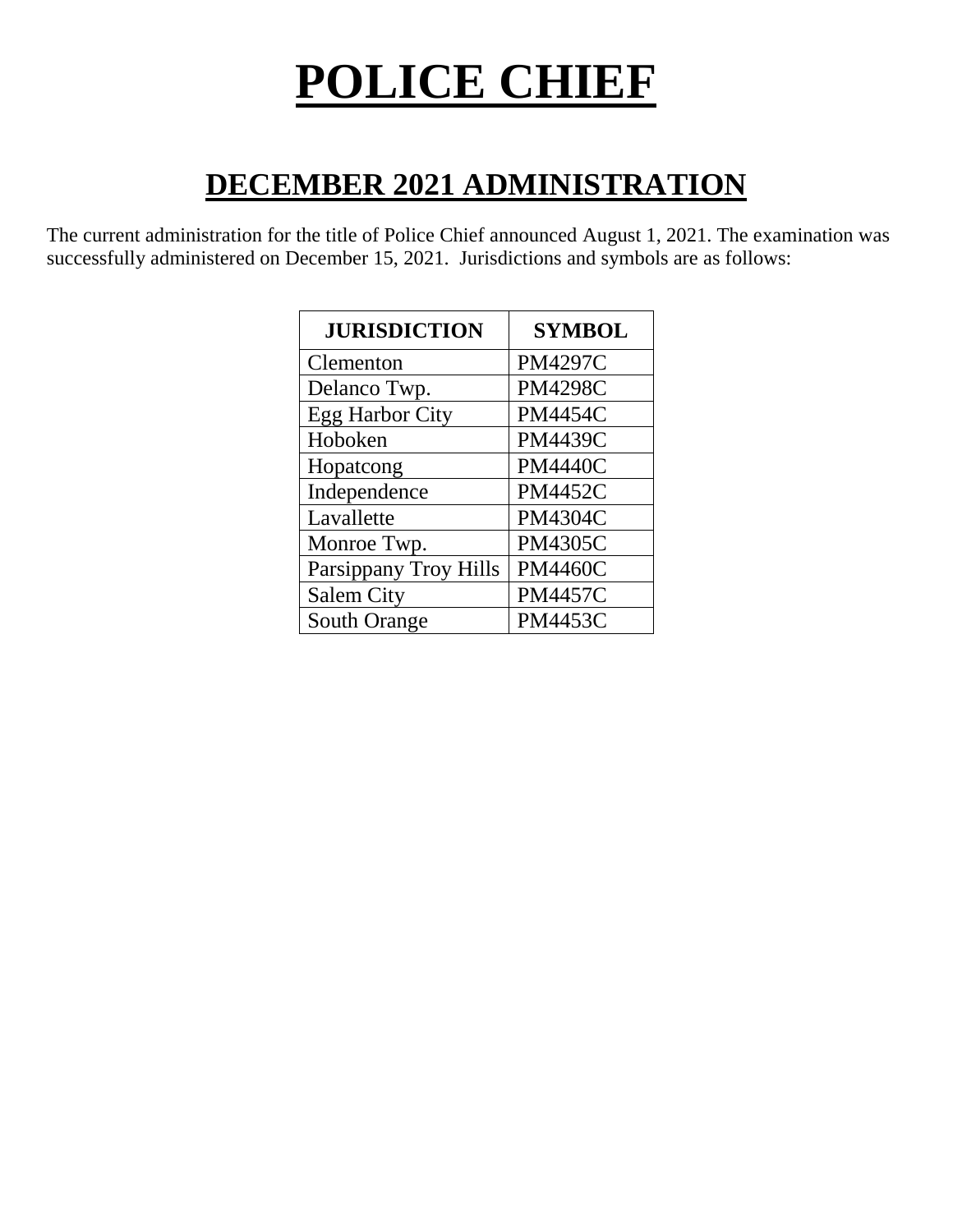# **STATE CORRECTIONAL POLICE**

#### **Correctional Police Sergeant**

There are no current announcements/examinations for this title.

### **Correctional Police Lieutenant**

There are no current announcements/examinations for this title.

### **Correctional Police Major**

There are no current announcements/examinations for this title.

## **STATE CORRECTIONAL POLICE, JJC**

### **Correctional Police Sergeant, JJC**

The current administration (PS6887P) announced on November 1, 2021. The examination is tentatively scheduled for May 2022.

### **Correctional Police Lieutenant, JJC**

The current administration (PS6886P) announced on November 1, 2021. The examination is tentatively scheduled for May 2022.

#### **Correctional Police Captain, JJC**

The current administration (PS6885P) announced on November 1, 2021. The examination is tentatively scheduled for May 2022.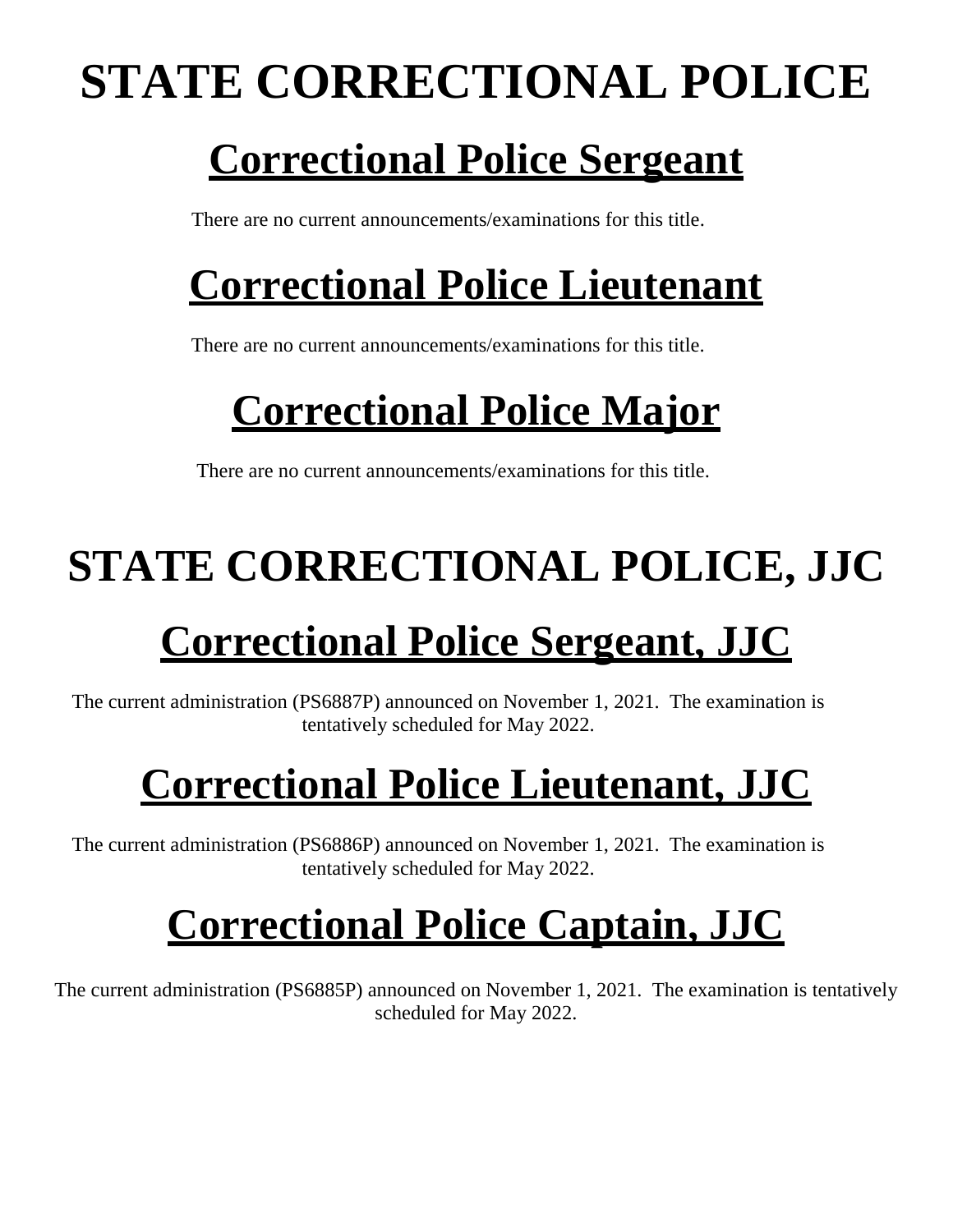# **COUNTY CORRECTIONAL POLICE**

#### **County Correctional Police Sergeant**

The previous administration announced on November 1, 2019 and was successfully administered on May 26, 2021. Lists were issued on November 3, 2021. Jurisdictions and symbols are as follows:

| <b>JURISDICTION</b>      | <b>SYMBOL</b>  |
|--------------------------|----------------|
| <b>Atlantic County</b>   | PC1534A        |
| <b>Burlington County</b> | <b>PC1535A</b> |
| <b>Camden County</b>     | <b>PC1536A</b> |
| <b>Cumberland County</b> | <b>PC1537A</b> |
| <b>Essex County</b>      | <b>PC1538A</b> |
| <b>Middlesex County</b>  | PC1541A        |
| <b>Monmouth County</b>   | <b>PC1542A</b> |
| <b>Morris County</b>     | <b>PC1543A</b> |
| <b>Warren County</b>     | <b>PC1545A</b> |

| <b>JURISDICTION</b>  | <b>SYMBOL</b>  |
|----------------------|----------------|
| <b>Bergen County</b> | <b>PC5000C</b> |
| Cape May County      | <b>PC4823C</b> |
| <b>Hudson County</b> | <b>PC4825C</b> |
| <b>Mercer County</b> | <b>PC4827C</b> |
| <b>Ocean County</b>  | <b>PC4828C</b> |
| Passaic County       | <b>PC4964C</b> |
| <b>Salem County</b>  | PC4965C        |
| <b>Sussex County</b> | <b>PC4966C</b> |
| <b>Union County</b>  | <b>PC4967C</b> |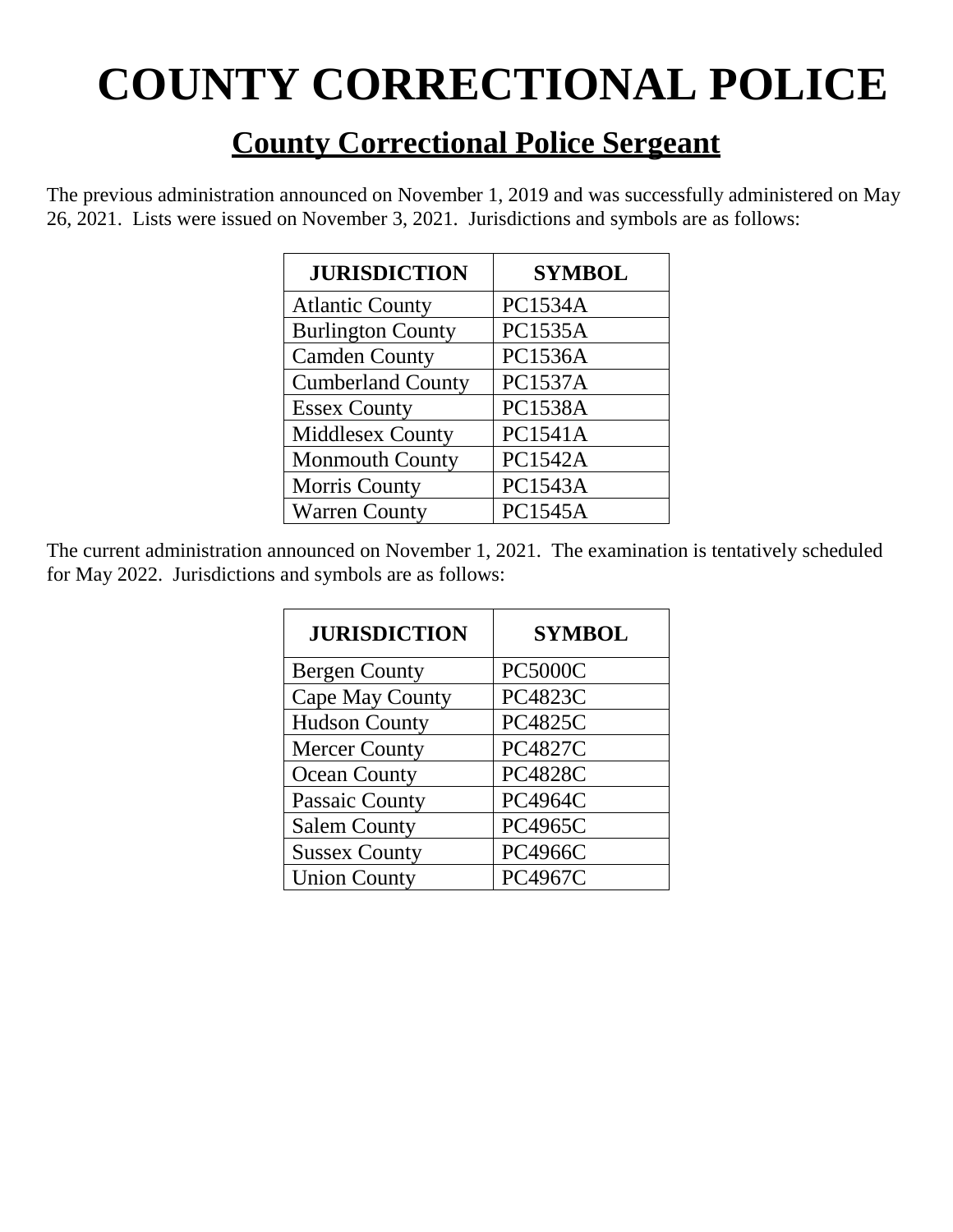#### **County Correctional Police Lieutenant**

The previous administration announced on November 1, 2019 and was successfully administered on May 25, 2021. Lists were issued on November 3, 2021. Jurisdictions and symbols are as follows:

| <b>JURISDICTION</b> | <b>SYMBOL</b>  |
|---------------------|----------------|
| Cape May County     | <b>PC1531A</b> |
| <b>Essex County</b> | <b>PC1532A</b> |
| <b>Ocean County</b> | PC1693A        |

| <b>JURISDICTION</b>      | <b>SYMBOL</b>  |
|--------------------------|----------------|
| <b>Atlantic County</b>   | PC4812C        |
| <b>Bergen County</b>     | PC4813C        |
| <b>Burlington County</b> | <b>PC4814C</b> |
| <b>Camden County</b>     | <b>PC4954C</b> |
| <b>Cumberland County</b> | <b>PC4815C</b> |
| <b>Gloucester County</b> | <b>PC4816C</b> |
| <b>Hudson County</b>     | <b>PC4817C</b> |
| <b>Mercer County</b>     | <b>PC4819C</b> |
| <b>Middlesex County</b>  | <b>PC4820C</b> |
| <b>Monmouth County</b>   | <b>PC4821C</b> |
| <b>Morris County</b>     | <b>PC4822C</b> |
| Passaic County           | <b>PC4959C</b> |
| <b>Salem County</b>      | <b>PC4960C</b> |
| <b>Sussex County</b>     | PC4961C        |
| <b>Union County</b>      | <b>PC4962C</b> |
| <b>Warren County</b>     | <b>PC4963C</b> |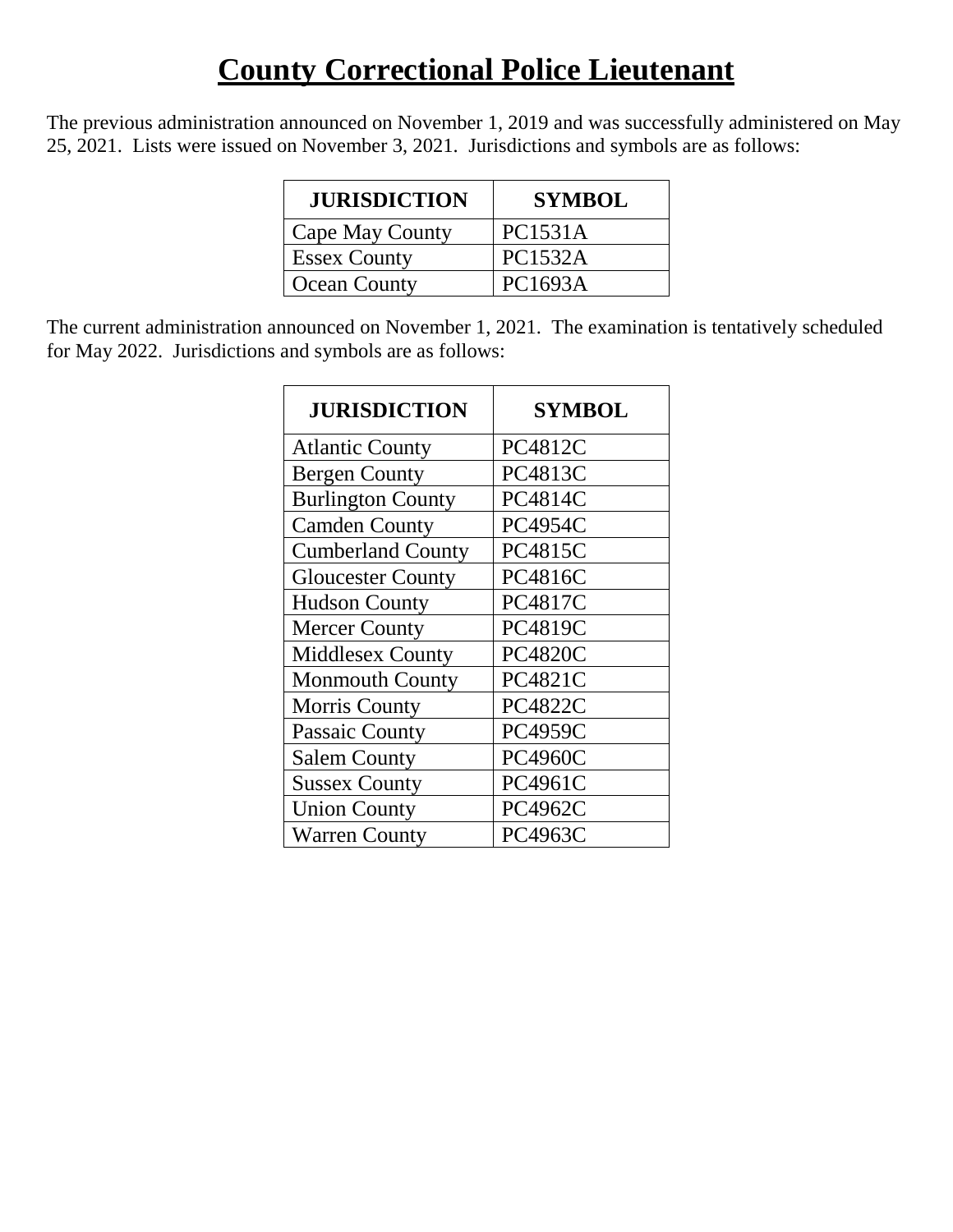#### **County Correctional Police Captain**

The previous administration announced on November 1, 2019 and was successfully administered on May 25, 2021. Lists were issued on November 3, 2021. Jurisdictions and symbols are as follows:

| <b>JURISDICTION</b>     | <b>SYMBOL</b>  |
|-------------------------|----------------|
| <b>Atlantic County</b>  | <b>PC1520A</b> |
| <b>Essex County</b>     | <b>PC1523A</b> |
| <b>Middlesex County</b> | <b>PC1526A</b> |
| <b>Union County</b>     | <b>PC1528A</b> |
| <b>Warren County</b>    | <b>PC1529A</b> |

The current administration announced on November 1, 2021. The examination is tentatively scheduled for May 2022. Jurisdictions and symbols are as follows:

| <b>JURISDICTION</b>      | <b>SYMBOL</b>  |
|--------------------------|----------------|
| <b>Bergen County</b>     | <b>PC4801C</b> |
| <b>Burlington County</b> | <b>PC4802C</b> |
| <b>Camden County</b>     | <b>PC4803C</b> |
| Cape May County          | <b>PC4804C</b> |
| <b>Cumberland County</b> | <b>PC4805C</b> |
| <b>Hudson County</b>     | <b>PC4807C</b> |
| <b>Mercer County</b>     | <b>PC4809C</b> |
| <b>Monmouth County</b>   | <b>PC4810C</b> |
| <b>Morris County</b>     | <b>PC4811C</b> |
| <b>Ocean County</b>      | <b>PC4955C</b> |
| Passaic County           | <b>PC4956C</b> |
| <b>Salem County</b>      | <b>PC4957C</b> |

#### **County Correctional Deputy Police Warden**

The current administration for Passaic County (PC3303C) announced on June 1, 2021.

#### **County Correctional Police Warden**

There are no current announcements/examinations for this title.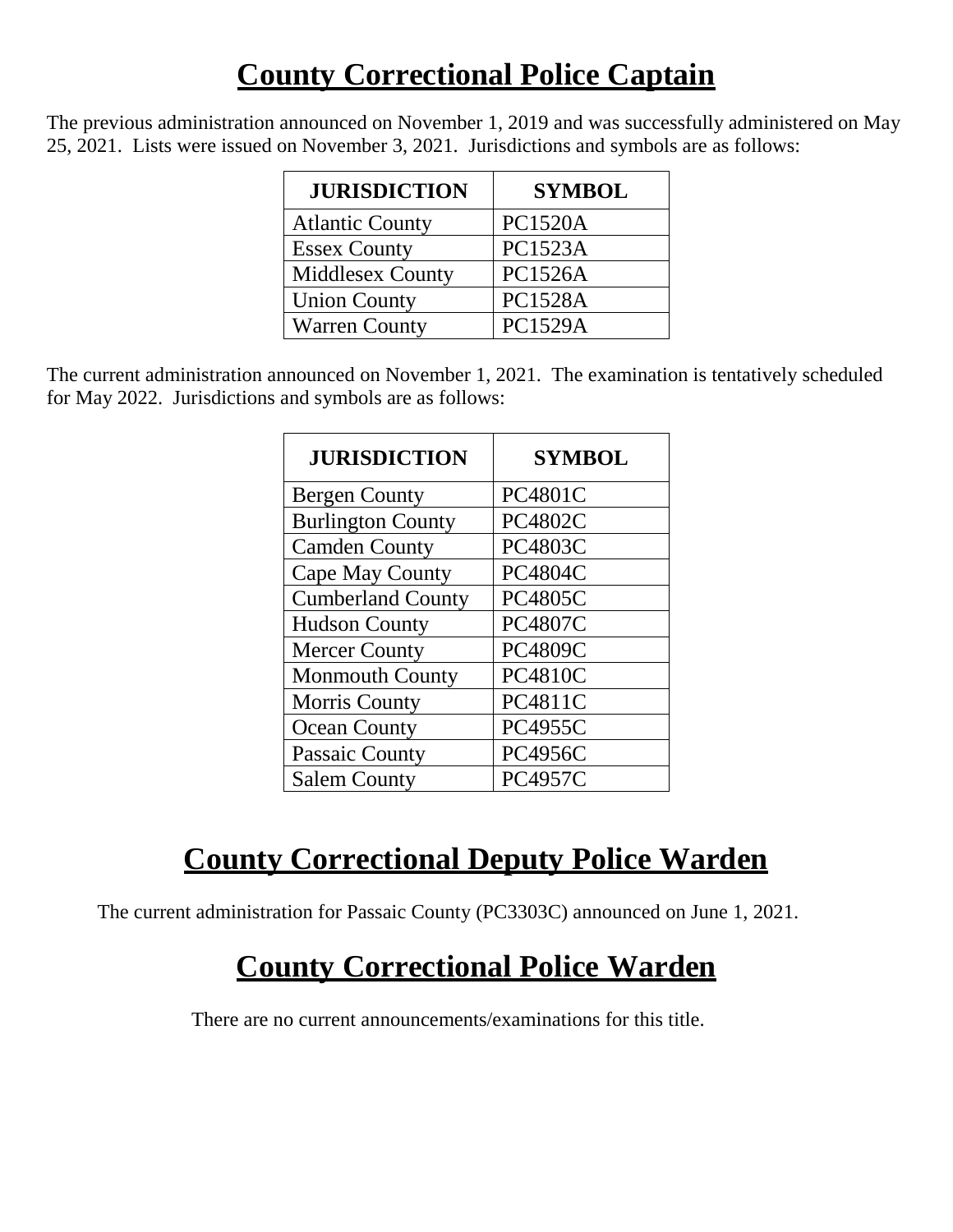## **SHERIFF'S OFFICER**

#### **Sheriff's Officer Sergeant**

The previous administration announced on November 1, 2019 and was successfully administered on May 25, 2021. Lists were issued for PC1559A, PC1562A, and PC1563A on December 8, 2021. List was issued for PC1561A on December 15, 2021. Jurisdictions and symbols are as follows:

| <b>JURISDICTION</b>     | <b>SYMBOL</b>  |
|-------------------------|----------------|
| <b>Essex County</b>     | <b>PC1559A</b> |
| <b>Middlesex County</b> | <b>PC1561A</b> |
| <b>Monmouth County</b>  | <b>PC1562A</b> |
| <b>Ocean County</b>     | <b>PC1563A</b> |

| <b>JURISDICTION</b>      | <b>SYMBOL</b>  |
|--------------------------|----------------|
| <b>Atlantic County</b>   | <b>PC4994C</b> |
| <b>Bergen County</b>     | <b>PC4931C</b> |
| <b>Burlington County</b> | <b>PC4932C</b> |
| <b>Camden County</b>     | <b>PC4934C</b> |
| Cape May County          | <b>PC4996C</b> |
| <b>Cumberland County</b> | <b>PC4935C</b> |
| <b>Gloucester County</b> | <b>PC4986C</b> |
| <b>Hudson County</b>     | <b>PC4995C</b> |
| <b>Mercer County</b>     | <b>PC4987C</b> |
| <b>Morris County</b>     | <b>PC4997C</b> |
| Passaic County           | <b>PC4989C</b> |
| <b>Salem County</b>      | <b>PC4990C</b> |
| <b>Sussex County</b>     | <b>PC4991C</b> |
| <b>Union County</b>      | <b>PC4992C</b> |
| <b>Warren County</b>     | <b>PC4993C</b> |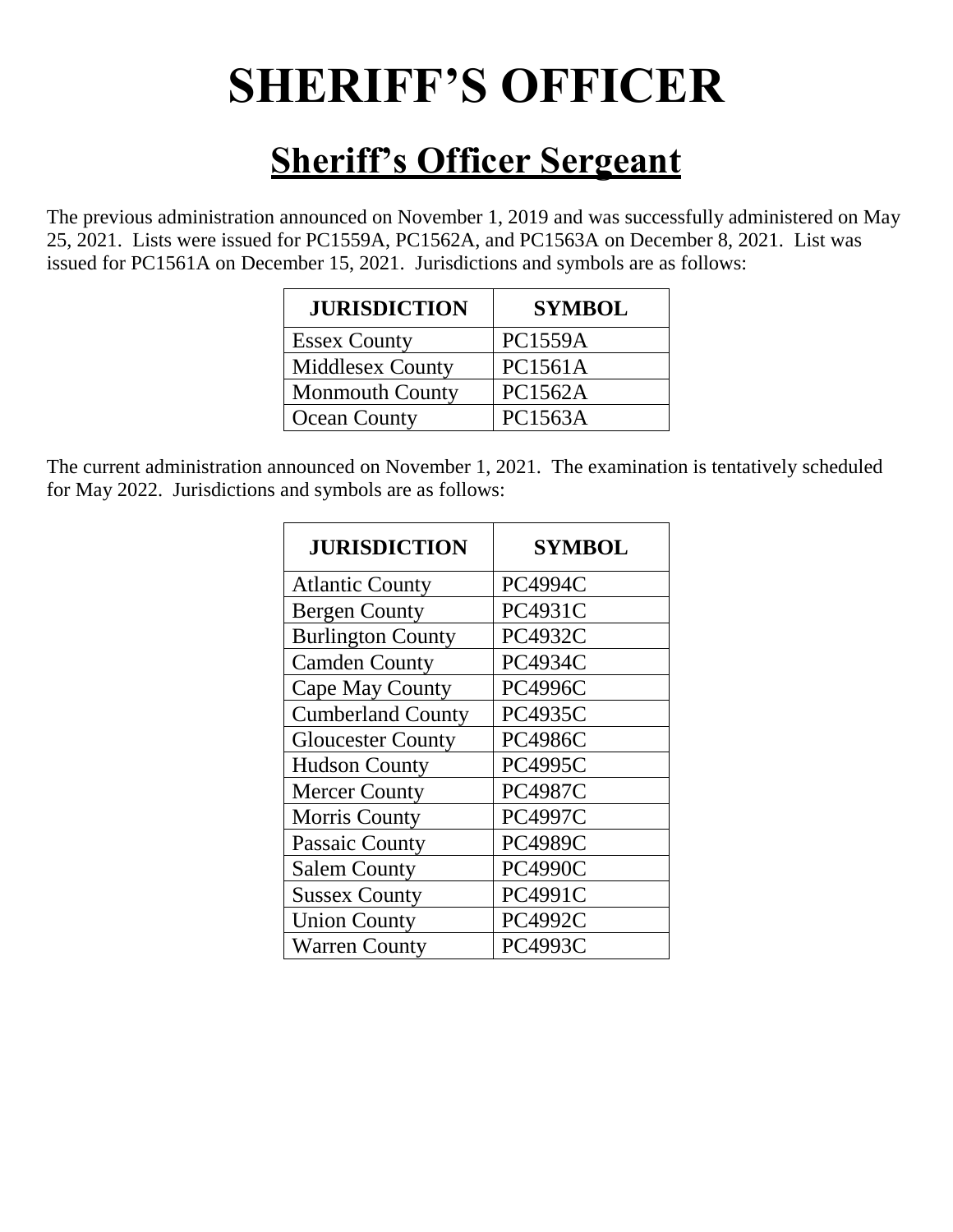#### **Sheriff's Officer Lieutenant**

The previous administration announced on November 1, 2019 and was successfully administered on May 25, 2021. Lists were issued on December 8, 2021. Jurisdictions and symbols are as follows:

| <b>JURISDICTION</b>      | <b>SYMBOL</b>  |
|--------------------------|----------------|
| <b>Essex County</b>      | <b>PC1552A</b> |
| <b>Gloucester County</b> | <b>PC1553A</b> |
| <b>Hudson County</b>     | <b>PC1554A</b> |
| <b>Mercer County</b>     | <b>PC1556A</b> |
| <b>Middlesex County</b>  | <b>PC1557A</b> |
| <b>Monmouth County</b>   | <b>PC1558A</b> |

| <b>JURISDICTION</b>      | <b>SYMBOL</b>  |
|--------------------------|----------------|
| <b>Atlantic County</b>   | <b>PC4985C</b> |
| <b>Bergen County</b>     | <b>PC4926C</b> |
| <b>Burlington County</b> | <b>PC4927C</b> |
| <b>Camden County</b>     | <b>PC4928C</b> |
| Cape May County          | <b>PC4929C</b> |
| <b>Cumberland County</b> | <b>PC4930C</b> |
| <b>Morris County</b>     | <b>PC4978C</b> |
| <b>Ocean County</b>      | <b>PC4979C</b> |
| Passaic County           | <b>PC4980C</b> |
| <b>Salem County</b>      | <b>PC4981C</b> |
| <b>Sussex County</b>     | <b>PC4982C</b> |
| <b>Union County</b>      | <b>PC4983C</b> |